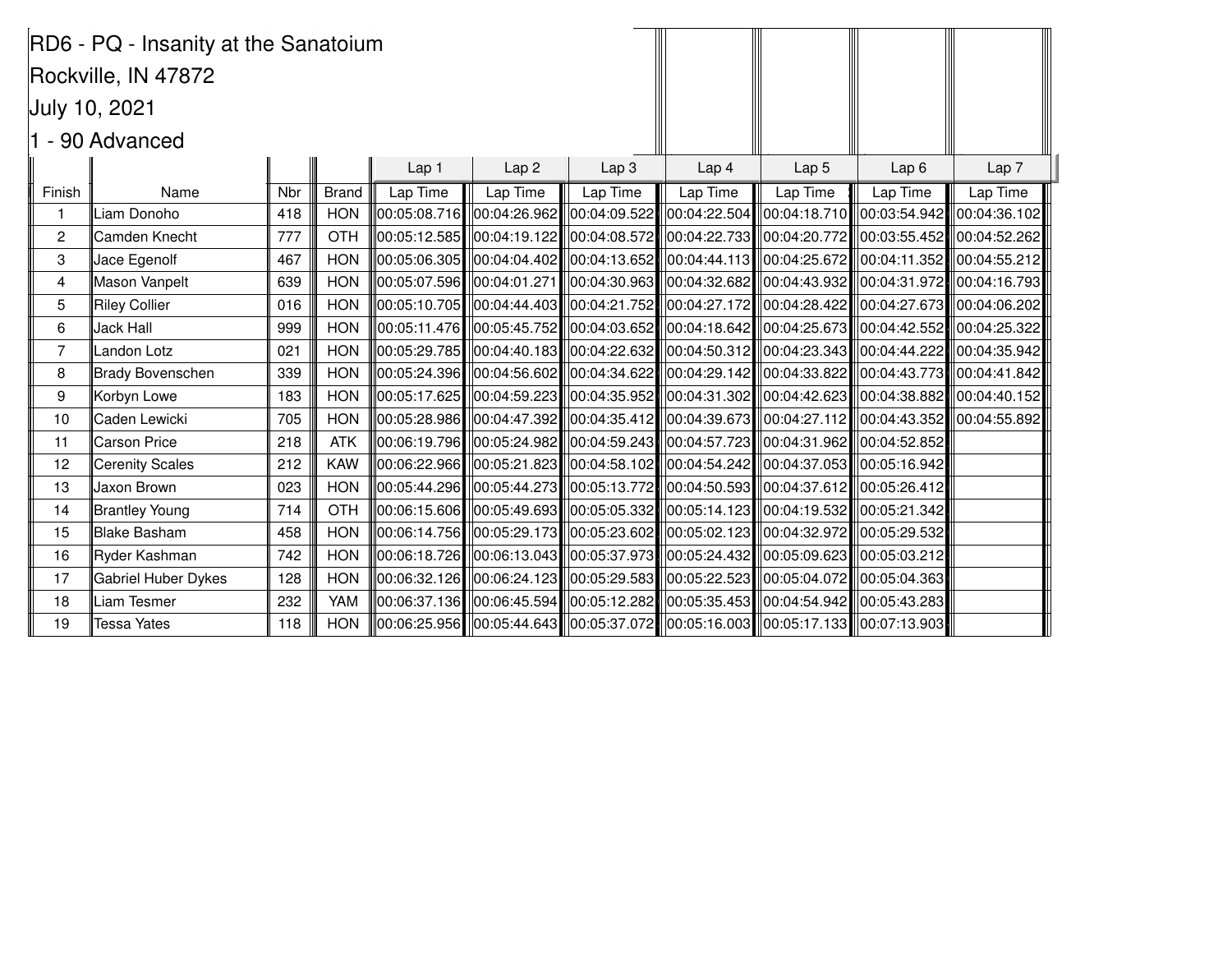| RD6 - PQ - Insanity at the Sanatoium |                      |            |            |                  |          |                                                                |                  |                                                                                                                                                                                                 |          |                  |
|--------------------------------------|----------------------|------------|------------|------------------|----------|----------------------------------------------------------------|------------------|-------------------------------------------------------------------------------------------------------------------------------------------------------------------------------------------------|----------|------------------|
|                                      | Rockville, IN 47872  |            |            |                  |          |                                                                |                  |                                                                                                                                                                                                 |          |                  |
|                                      | <b>July 10, 2021</b> |            |            |                  |          |                                                                |                  |                                                                                                                                                                                                 |          |                  |
| $ 2 - 50$ SR                         |                      |            |            |                  |          |                                                                |                  |                                                                                                                                                                                                 |          |                  |
|                                      |                      |            |            | Lap <sub>1</sub> | Lap2     | Lap3                                                           | Lap <sub>4</sub> | Lap <sub>5</sub>                                                                                                                                                                                | Lap6     | Lap <sub>7</sub> |
| Finish                               | <b>Name</b>          | <b>Nbr</b> | Brand      | Lap Time         | Lap Time | Lap Time                                                       | Lap Time         | Lap Time                                                                                                                                                                                        | Lap Time | Lap Time         |
|                                      | Cason Knecht         | 555        | OTH        |                  |          |                                                                |                  | ll00:05:34.436∎ll00:05:11.982∎ll00:04:53.283∎ll00:04:40.022∎l00:04:00.172∎ll00:04:00.592∎ll00:04:24.252l                                                                                        |          |                  |
| $\overline{2}$                       | Klaiton Sampson      | 313        | <b>OTH</b> |                  |          |                                                                |                  | 00:05:38.356   00:05:35.273   00:04:37.332   00:04:26.312   00:03:47.142   00:04:01.102   00:05:00.432                                                                                          |          |                  |
| 3                                    | Kolton Johnson       | 334        | OTH        |                  |          |                                                                |                  | $\parallel$ 00:05:46.706 $\parallel$ 00:05:25.993 $\parallel$  00:05:10.742 $\parallel$  00:04:34.503 $\parallel$  00:04:28.791 $\parallel$  00:04:38.473 $\parallel$  00:04:19.972 $\parallel$ |          |                  |
| $\overline{4}$                       | lCash Knecht         | 333        | <b>OTH</b> |                  |          |                                                                |                  |                                                                                                                                                                                                 |          |                  |
| 5                                    | lEaston Schmitt      | 413        | <b>YAM</b> |                  |          |                                                                |                  | 00:06:15.846   00:05:54.453   00:05:20.653   00:05:30.232   00:05:23.643   00:04:53.903                                                                                                         |          |                  |
| 6                                    | Hunter Moore         | 338        | <b>OTH</b> |                  |          |                                                                |                  | 00:06:04.066   00:05:48.583   00:05:13.213   00:05:05.742   00:05:22.092   00:07:13.334                                                                                                         |          |                  |
|                                      | Hudson Tobin         | 303        | OTH        |                  |          | 00:10:31.718    00:07:06.534    00:07:18.463      00:07:54.314 |                  |                                                                                                                                                                                                 |          |                  |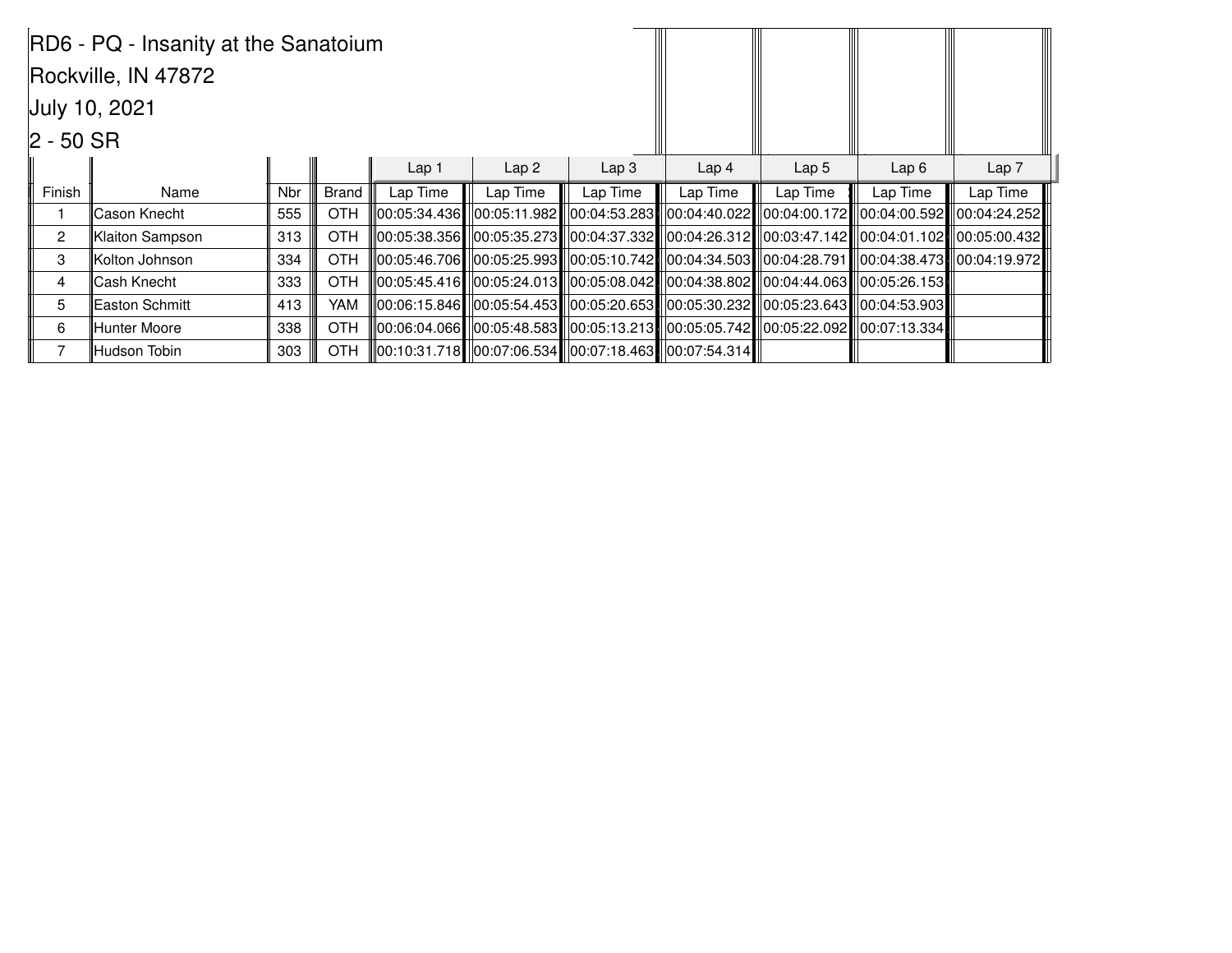|                | RD6 - PQ - Insanity at the Sanatoium |     |              |          |                                                                                                                    |                  |                                                                                                                                                            |                                                                            |                             |                  |
|----------------|--------------------------------------|-----|--------------|----------|--------------------------------------------------------------------------------------------------------------------|------------------|------------------------------------------------------------------------------------------------------------------------------------------------------------|----------------------------------------------------------------------------|-----------------------------|------------------|
|                | Rockville, IN 47872                  |     |              |          |                                                                                                                    |                  |                                                                                                                                                            |                                                                            |                             |                  |
|                | July 10, 2021                        |     |              |          |                                                                                                                    |                  |                                                                                                                                                            |                                                                            |                             |                  |
|                | 3 - Trail Rider                      |     |              |          |                                                                                                                    |                  |                                                                                                                                                            |                                                                            |                             |                  |
|                |                                      |     |              | Lap 1    | Lap <sub>2</sub>                                                                                                   | Lap <sub>3</sub> | Lap 4                                                                                                                                                      | Lap <sub>5</sub>                                                           | Lap <sub>6</sub>            | Lap <sub>7</sub> |
| Finish         | Name                                 | Nbr | <b>Brand</b> | Lap Time | Lap Time                                                                                                           | Lap Time         | Lap Time                                                                                                                                                   | Lap Time                                                                   | Lap Time                    | Lap Time         |
| 1              | Gannon Stearley                      | 369 | <b>HON</b>   |          | 00:05:55.857  00:05:16.772  00:05:13.373                                                                           |                  | 00:04:48.772                                                                                                                                               |                                                                            | 00:04:28.912   00:04:32.963 |                  |
| $\overline{c}$ | Cael Mckee                           | 718 | <b>SUZ</b>   |          | $ 00:05:51.986 $ $ 00:05:39.073 $ $ 00:05:07.043 $                                                                 |                  |                                                                                                                                                            | $ 00:04:39.182  00:04:37.002  00:04:43.003 $                               |                             |                  |
| 3              | Bryson Price                         | 425 | <b>HON</b>   |          | $ 00:06:35.387 $ $ 00:05:21.012 $ $ 00:04:47.073 $                                                                 |                  |                                                                                                                                                            | $\parallel$ 00:04:48.072 $\parallel$ 00:04:43.632 $\parallel$ 00:05:05.683 |                             |                  |
| 4              | Hunter Conkright                     | 801 | <b>KAW</b>   |          | $ 00:05:50.126 $ $ 00:05:26.263 $ $ 00:05:39.633 $                                                                 |                  |                                                                                                                                                            | $ 00:04:54.762 $ 00:05:09.453 00:04:55.992                                 |                             |                  |
| 5              | Trentin Martin                       | 080 | <b>HON</b>   |          |                                                                                                                    |                  | $ 00:05:54.297 $ $ 00:05:38.532 $ $ 00:05:25.133 $ $ 00:05:08.402 $ $ 00:04:56.243 $ $ 00:05:08.702 $                                                      |                                                                            |                             |                  |
| 6              | Aylor Oliver                         | 490 | <b>SUZ</b>   |          |                                                                                                                    |                  | $ 00:07:02.027 $ $ 00:05:27.393 $ $ 00:04:42.012 $ $ 00:05:32.703 $ $ 00:04:42.302 $ $ 00:04:54.642 $                                                      |                                                                            |                             |                  |
| $\overline{7}$ | Zayne Patterson                      | 311 | <b>HON</b>   |          |                                                                                                                    |                  | $\parallel$ 00:06:53.707 $\parallel$ l00:05:34.233 $\parallel$ l00:05:21.852 $\parallel$ l00:04:44.333 $\parallel$ l00:05:04.972 $\parallel$ l00:05:43.363 |                                                                            |                             |                  |
| 8              | Reid Robinson                        | 123 | <b>HON</b>   |          |                                                                                                                    |                  | $\parallel$ 00:07:12.477 $\parallel$ 00:05:26.133 $\parallel$  00:05:16.632 $\parallel$  00:05:14.563 $\parallel$  00:05:03.182 $\parallel$  00:05:10.893  |                                                                            |                             |                  |
| 9              | Ryder Davis                          | 328 | <b>OTH</b>   |          |                                                                                                                    |                  | $\parallel$ 00:07:00.837 $\parallel$  00:06:07.213 $\parallel$  00:05:28.013 $\parallel$  00:05:06.012 $\parallel$  00:05:07.893 $\parallel$  00:04:52.562 |                                                                            |                             |                  |
| 10             | Finley Rice                          | 071 | YAM          |          |                                                                                                                    |                  | 00:06:49.387   00:06:38.533   00:05:21.613   00:05:17.472   00:05:31.493                                                                                   |                                                                            |                             |                  |
| 11             | Dare Cooper                          | 331 | YAM          |          |                                                                                                                    |                  | $\parallel$ 00:08:24.348 $\parallel$  00:05:19.092 $\parallel$  00:05:18.843 $\parallel$  00:05:33.392 $\parallel$  00:05:39.423 $\parallel$               |                                                                            |                             |                  |
| 12             | Tanner Brinegar                      | 070 | <b>OTH</b>   |          |                                                                                                                    |                  | 00:06:52.207  00:06:39.773  00:05:26.863  00:05:41.693  00:05:53.353                                                                                       |                                                                            |                             |                  |
| 13             | Frederick Wangler                    | 008 | POL          |          |                                                                                                                    |                  | $\parallel$ 00:06:57.717 $\parallel$  00:06:06.833 $\parallel$  00:05:49.883 $\parallel$  00:05:51.503 $\parallel$  00:06:11.913                           |                                                                            |                             |                  |
| 14             | <b>Brock Cottrell</b>                | 922 | YAM          |          |                                                                                                                    |                  | 00:08:22.828   00:05:13.592   00:05:21.083    00:06:01.263    00:06:04.832                                                                                 |                                                                            |                             |                  |
| 15             | Bentley Booe                         | 521 | YAM          |          |                                                                                                                    |                  |                                                                                                                                                            |                                                                            |                             |                  |
| 16             | Mason Butcher                        | 088 | <b>OTH</b>   |          |                                                                                                                    |                  | 00:09:48.538   00:05:54.213     00:05:43.393     00:06:36.293       00:06:13.994                                                                           |                                                                            |                             |                  |
| 17             | Jacob Godsey                         | 307 | YAM          |          |                                                                                                                    |                  | 00:10:58.599   00:06:11.613    00:06:26.863    00:05:43.093    00:05:55.833                                                                                |                                                                            |                             |                  |
| 18             | Aubree Pfeiffer                      | 013 | <b>HON</b>   |          |                                                                                                                    |                  | $\parallel$ 00:08:25.420 $\parallel$ 00:05:21.912 $\parallel$ 00:06:17.088 $\parallel$ 00:06:07.970                                                        |                                                                            |                             |                  |
| 19             | Karson Pressey                       | 731 | <b>SUZ</b>   |          | $\parallel$ 00:10:36.579 $\parallel$  00:07:11.803 $\parallel$  00:06:30.843 $\parallel$  00:06:42.004 $\parallel$ |                  |                                                                                                                                                            |                                                                            |                             |                  |
| 20             | Lilly Pfeiffer                       | 003 | <b>HON</b>   |          |                                                                                                                    |                  | $\vert$ 00:11:35.699 $\vert\vert$ 00:06:40.804 $\vert\vert$ 00:06:34.523 $\vert\vert$ 00:07:42.964 $\vert\vert$                                            |                                                                            |                             |                  |
| 21             | Brookylnn Hoggatt                    | 606 | <b>OTH</b>   |          | $ 00:13:19.830 $ $ 00:08:04.944 $ $ 00:07:23.314 $                                                                 |                  | 00:07:19.383                                                                                                                                               |                                                                            |                             |                  |
| 22             | Cambree Edmundson                    | 007 | <b>HON</b>   |          | $\ 00:14:06.581\ $ $\ 00:09:50.774\ $ $\ 00:06:57.854\ $                                                           |                  |                                                                                                                                                            |                                                                            |                             |                  |